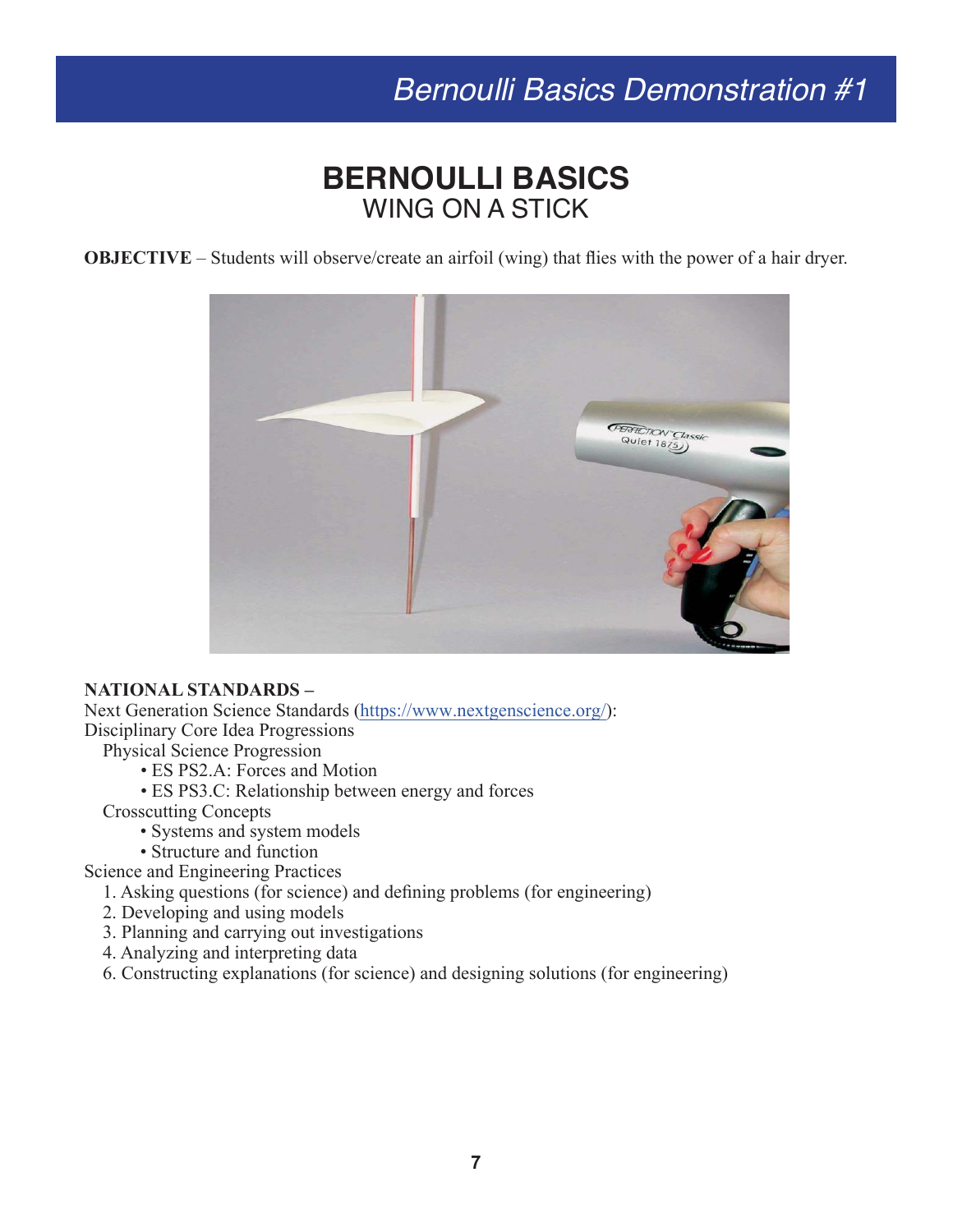# *Bernoulli Basics Demonstration #1*

**BACKGROUND** - Daniel Bernoulli gave us a principle that is used to explain how a wing flies. However, it was the Wright Brothers' wind tunnel that proved invaluable for gathering important, accurate lift data. The brothers built a device that would provide a steady air flow to test small wing shapes. A number of designs were tested and the best tunnel developed airfoil shape was used in actual flight tests at Kitty Hawk, North Carolina. From that time on, aerodynamicists have been testing various airfoil shapes to determine lifting capabilities and drag coefficients.

#### **MATERIALS**

- **a.** piece of paper such as card stock
- **b.** sturdy straw
- **c.** Scotch™ tape
- **d.** Super Glue or hot glue
- **e.** "Vertical Axis" such as string, fishing line, welding rod, piano wire, etc. This is the piece the airfoil will slide up and down upon.
- **f.** Hair dryer (cool setting) or fan



#### **PROCEDURE**

- **1.** To make the airfoil, use about ½ of a sheet of card stock.
- **2.** Fold the paper so that the chord (a line from the front to the rear of a wing) is about 4 inches long. Tape the trailing edge together with Scotch tape.
- **3.** Do not crease the leading edge. Create a gentle curve for both the top and bottom. A view from the side is seen below.
- **4.** At the point of maximum curvature in the airfoil shape, mount a straw by punching a hole with a sharp pencil or pen. Spend some time shaping the airfoil so that the leading edge (closest to the hand in this photo) is gently rounded.



Fold Card stock as shown here